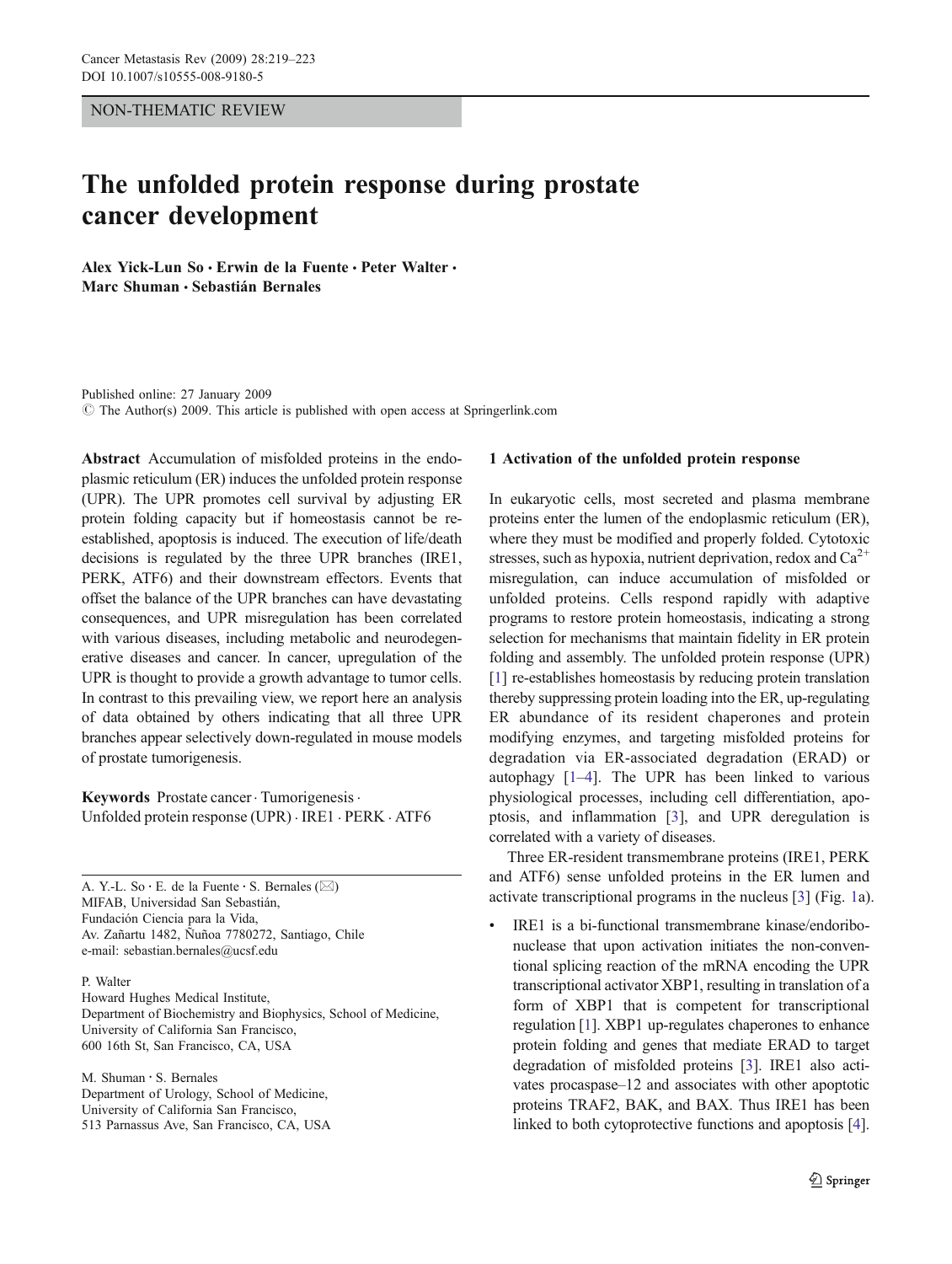**Normal**

**Dysplasia**

Fold change PIN/Cancer vs Normal<br>-1.85

*Asns* -2.11

**LGPIN HGPIN** **Cancer**

**AI-HGPIN**

**NI-HGPIN** 

**AI-Cancer**

AI-Cancer

ATF6 targets  $\overline{-}$ XBP1 targets -ATF4 targets

<span id="page-1-0"></span>

*Fkbp11* -1.87 *Gars* -2.03<br> *Herpud1* -3.09 *Lars* -1.51 *Mgp* -2.97 *Mthfd2* -1.94 *Nars* -3.18<br> *Pdia3* -2.12 *Pdia3* -2.12<br>*Pdia4* -2.07 *Pdia4* -2.07<br>*Pdia6* -2.82 *Pdia6* -2.82<br>*Slc7a5* -2.68 *Slc7a5* -2.68<br> *Tars* -2.83 *Tars* -2.83 *Tm2d2* -1.72 *Tmem66* -1.88<br>*Wars* -3.42 *Yars* -1.95 *Hivep2* 3.32<br>*Hmox1* 1.55 *Hmox1* 1.55<br>*Hspa5* 5.06  $H$ *spa<sup>5</sup>* samples. Left panel: The UPR regulators with decreased  $(P<0.05$ , ttest) or no difference in expression within the HGPIN compared to the normal prostate samples are highlighted in gray and white, respectively. (c) Expression of target genes induced by the three branches (ATF6, IRE1, PERK) of the UPR is compromised during prostate tumorigenesis in Nkx3.1:Pten mutant mice. The ATF6 UPR targets (25 genes) represent tunicamycin inducible genes in which their expression was up-regulated by ATF6 over-expression or impaired with ATF6 depletion [\[6](#page-4-0), [15\]](#page-4-0). XBP1 and ATF4 UPR targets are used to represent IRE1 and PERK responsive genes, respectively. XBP1 UPR targets (24 genes) are genes that were up-regulated by tunicamycin, induced by XBP1 over-expression, and down-regulated in Xbp1<sup>†</sup> cells [[16](#page-4-0)]. ATF4 UPR targets (40 genes) are genes inducible by tunicamycin with decreased expression upon ATF4 ablation [[5](#page-4-0)]. The genes were analyzed and plotted as described in Fig. 1b (d) Expression of UPR inducible targets is reduced in prostate cancers driven by Myc expression in mice. The set of UPR inducible targets examined are the same as those in Fig. 1c. Transcripts with differential expression  $(P<0.05)$  [\[17\]](#page-4-0) in normal and PIN/cancer prostate tissues (isolated from wildtype and Myc transgenic mice, respectively) are included. Genes highlighted in gray are those with reduced expression in the PIN/cancer tissues. The values represent the fold change of the genes in the PIN/cancer tissues from the study of Ellwood-Yen et al. [\[17\]](#page-4-0)

Fig. 1 (a) The three branches of the UPR balance between cell survival and cell death. IRE1, PERK, and ATF6 surveys the level of unfolded proteins in the ER lumen and relays this information to transcriptional factors through mRNA splicing, translational regulation, and proteolysis, respectively. Subsequently, the transcription factors (XBP1, ATF4, and ATF6f) coordinate the expression of UPR target genes that in part programs cells for survival or death. (b) Specific down-regulation of UPR regulators during prostate cancer development in  $Nkx3.1:$  Pten mutant mice. Right panel: The positive control (+ control) represents a set of 22 known prostate cancer markers [[11\]](#page-4-0). The negative control (- control) includes a panel of 20 randomly generated genes ([http://rsat.ulb.ac.be/rsat/random-genes\\_](http://rsat.ulb.ac.be/rsat/random-genes_form.cgi) [form.cgiform.cgi"/>\)](http://rsat.ulb.ac.be/rsat/random-genes_form.cgi) and 20 random housekeeping genes [[19](#page-4-0)]. All Atg genes represent autophagy regulators or related genes. All the UPR regulators assessed are indicated in the right panel. The relative expression of the genes was obtained from the microarrays performed by Ouyang et al [\[11](#page-4-0)], transformed to Log2 scale, and the relative transcript levels of each individual gene set were clustered and averaged as a group (graphs are plotted with s.e.m). For those genes with multiple probes in the microarrays, the probes that exhibited a difference in expression compared to the normal samples are used. The expression of + control and UPR regulator gene sets exhibited a statistical difference  $(P<0.05$ , t-test) in expression in the LGPIN, HGPIN, cancer, AI-HGPIN, and AI-Cancer compared to the normal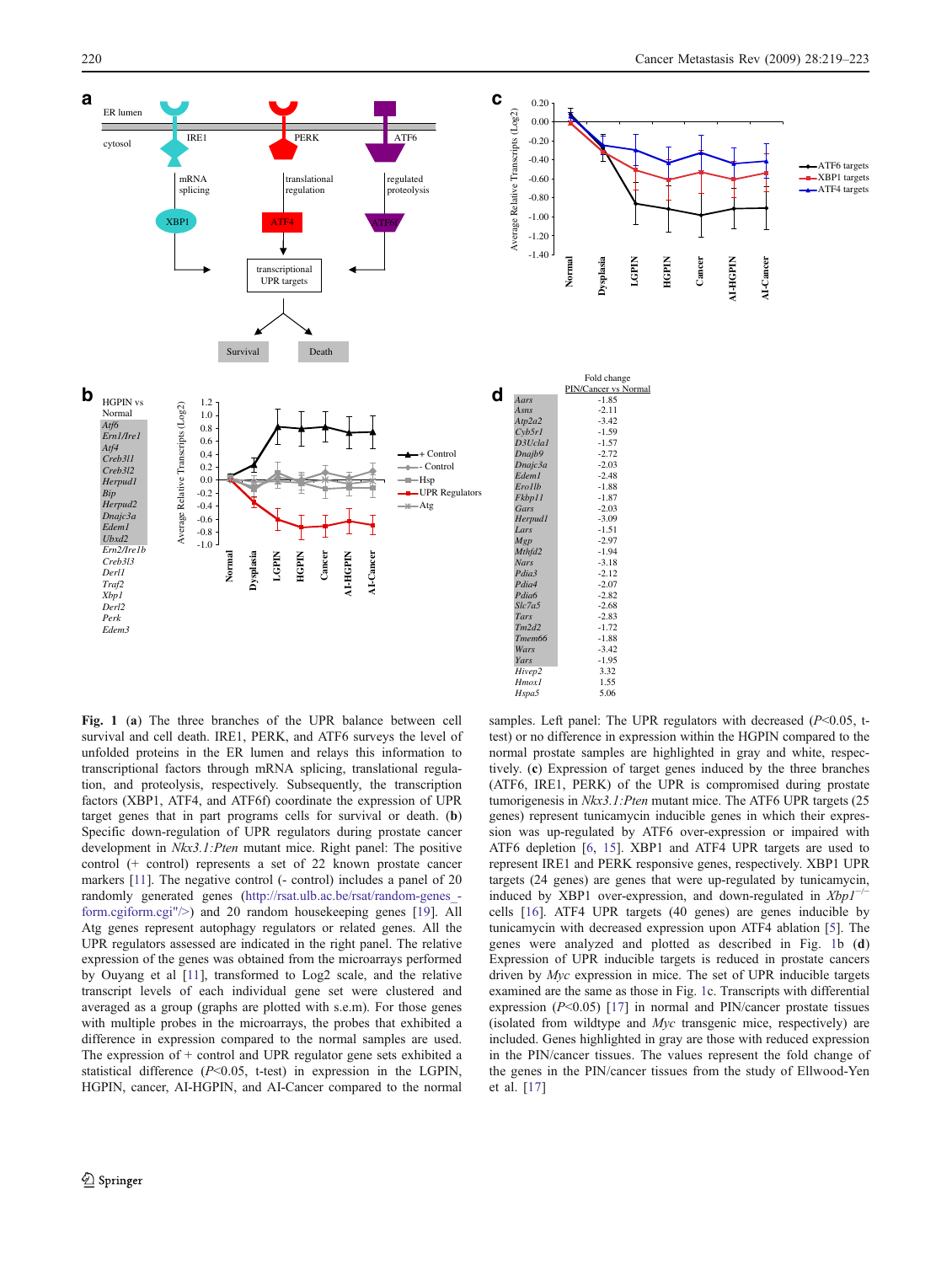- PERK acts as a conventional transmembrane kinase that phosphorylates eIF2 $\alpha$  to inhibit translation-initiation thus promoting global attenuation of protein translation [\[4](#page-4-0)]. The post-translational modification of eIF2 $\alpha$  permits an immediate adaptation to stress by acutely reducing the influx of proteins into the ER. Some mRNAs, including those encoding the UPR transcriptional activator ATF4, are selectively translated under conditions of limiting eIF2 $\alpha$  activity. ATF4 controls expression of genes linked to amino acid import and oxidative stress [[5\]](#page-4-0) as well as genes that mediate apoptosis, such as Chop (Gadd153) that suppress the expression of the anti-apoptotic protein BCL2 [[1\]](#page-4-0).
- & ATF6 is a transmembrane protein that upon ER stress is transported to the Golgi apparatus where it is cleaved by S1P and S2P proteases. The proteolytically severed cytosolic domain, ATF6f, is a UPR transcriptional activator [[4\]](#page-4-0). A family of ATF6-related CREB proteins, including OASIS (CREB3L1) and CREBH (CREB3L3), are regulated analogously [[1\]](#page-4-0). ATF6f regulates expression of target genes containing ER stress element (ERSE) [\[3](#page-4-0)], including ER chaperones, those that target misfolded proteins (DERLINs and EDEMs) for protein degradation in the ERAD pathway [[3,](#page-4-0) [6](#page-4-0)], and apoptotic genes such as Chop [[1\]](#page-4-0).

Thus, all three branches of the UPR facilitate seemingly paradoxical transcriptional responses, both aimed at cell survival by decreasing the misfolded protein load and preparing the cell for apoptosis if ER stress cannot be mitigated in an acceptable way (Fig. [1](#page-1-0)a).

### 2 Implications of the UPR in disease pathogenesis

Many lines of evidences point towards a role for the UPR in the genesis or progression of different pathologies. For example, many familial protein folding and aggregation disorders and neurodegenerative diseases display evidence for misregulation of UPR [[3\]](#page-4-0), emphasizing the critical importance of this pathway. The UPR has also been associated with other diseases, including metabolic disease. Indeed,  $Xbpl^{+/-}$  mice and those harboring eIF2 $\alpha$  with a mutation at the PERK phosphorylation site display insulin resistance typical of type II diabetes when challenged with a high-fat diet, and  $Perk^{-/-}$  mice develop early onset diabetes [[3\]](#page-4-0). Finally, many viruses exploit the UPR to allow ER expansion in order to accommodate the vast amounts of membrane protein biogenesis required for their reproduction.

Here we focus on the putative role of the UPR in cancer. Several reports show that specific genes that either control the UPR pathway or are target of the UPR are over-expressed in various types of tumors [\[2](#page-4-0)]. For example, increased expression of Bip (GRP78) protein has been observed in breast, colon, and adenocarcinoma cancer cell lines, as well as in ex vivo human primary and animal model tissues [[4](#page-4-0)]. Elevated Bip (GRP78) Xbp1, and Atf6 mRNAs expression were found in hepatocarcinomas [\[4](#page-4-0)]. Functional importance of UPR in tumorigenesis is suggested by the observation that increased expression of Bip (Grp78) and Grp94 correlates with larger tumor size and enhanced metastatic capability in mouse models [\[4\]](#page-4-0). Moreover, a transgenic mouse model of multiple myeloma has been created using a B-cell specific transgene of active spliced Xbp1 mRNA that closely resembles the human disease [\[7](#page-4-0)]. The transgenic mice displayed hypergammaglobulinemia, bone lytic lesions, and spontaneous multiple myeloma in aged animals. Thus, over-expression of UPR effectors can induce cancer. The Xbp1 transgenic B cells exhibited increased proliferation that underscores the importance of the UPR in maintaining cell survival as an inappropriate, constitutive activation of the IRE1 branch in B cells allows them to grow out of control [\[7\]](#page-4-0). Similarly, XBP1 protein appears to be required for growth transformed fibroblasts in a hypoxic environment when such cells were xenografted into mice [[2\]](#page-4-0). Collectively, these studies suggest that increased expression of UPR-regulating genes functionally correlates with specific cancers, presumably providing cancer cells with a growth advantage.

Prostate cancer is one the leading cause of deaths in men within Europe and the U.S. Androgen ablation is the most common therapy for treatment of advanced prostate cancer. However, tumor cells often become relatively hormoneindependent. No direct studies have examined the connection between the UPR and prostate cancer. Indirectly, a link between the UPR and prostate tumorigenesis is implicated by the observation of altered Bip (Grp78) mRNA expression in human castration-resistant prostatic tumors [\[8](#page-4-0)], and enhanced Bip (Grp78) mRNA expression has been associated with decreased survival rate in patients [\[9](#page-4-0)]. Also, evidence based on a limited number of human prostate cancer tissues suggests that Xbp1 expression may be decreased [\[10](#page-4-0)]. In this study, however, it was not determined whether or not the XBP1 mRNA was spliced; thus it is unknown whether the cancer cells contained elevated concentrations of the active transcription factor. A comprehensive characterization of UPR gene expression and activity at different developmental stages during prostate tumorigenesis has not been described.

## 3 Down-regulation of the UPR during prostate tumorigenesis in mouse models

To examine the UPR during prostate cancer progression, we review here the expression of genes involved in the UPR pathway at various stages of prostate tumorigenesis. Mice harboring single or multiple disruptions of  $Nkx3.1$  and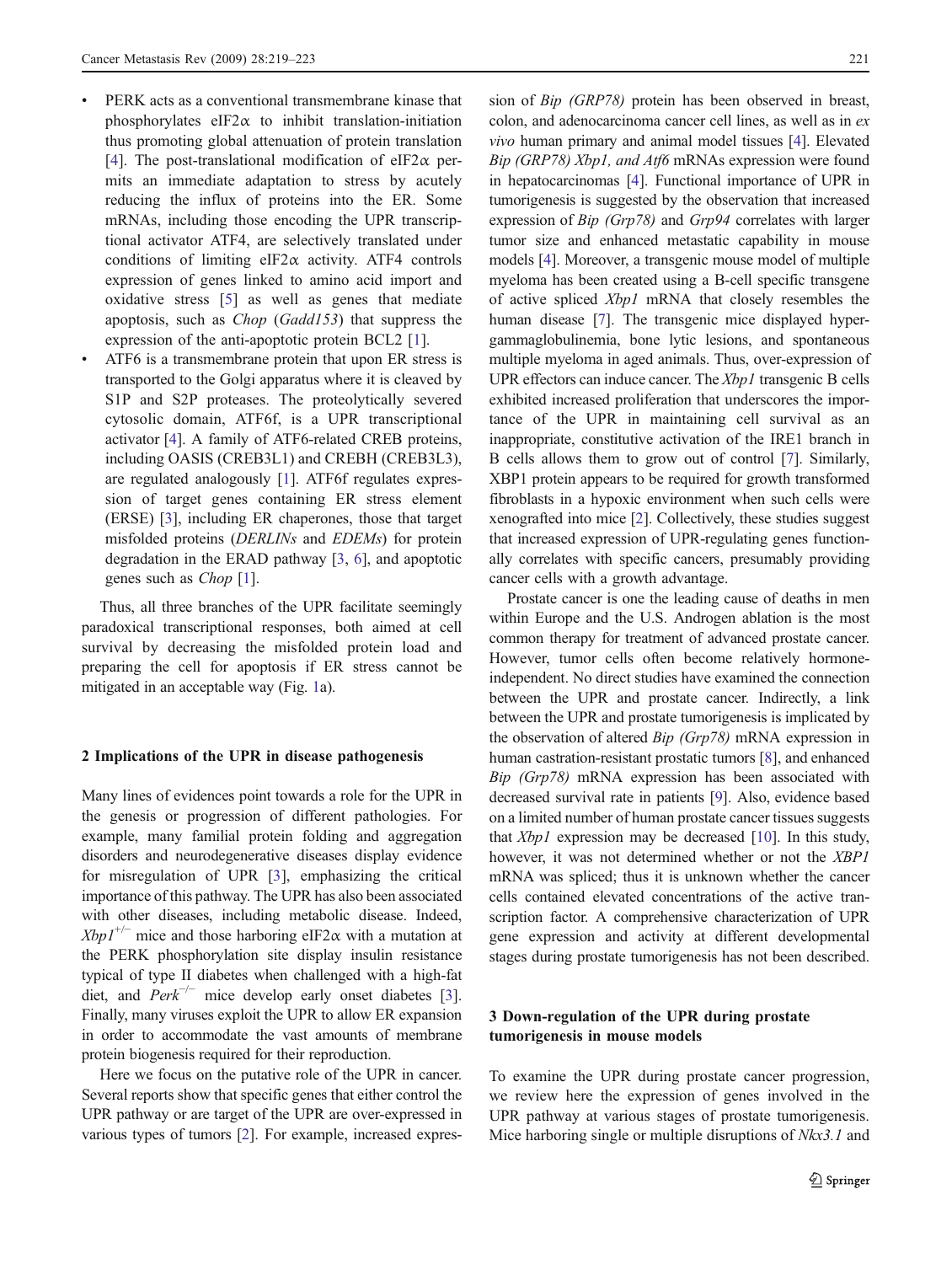Pten recapitulate different human prostate cancer stages in an age and hormone-dependent manner [\[11\]](#page-4-0). For instance,  $Nkx3.1^{-/-}$  mice develop dysplasia whereas  $Nkx3.1^{+/-}$ : *Pten*<sup>+/−</sup> animals acquire low-grade prostatic intraepithelial neoplasia (LGPIN) by 6 months of age and later develop high-grade prostatic intraepithelial neoplasia (HGPIN) followed by invasive adenocarcinoma with metastatic potential (cancer). Using these animals, Gao et al. [\[11\]](#page-4-0) had elaborately profiled the gene expression patterns of prostate epithelial cells harvested from distinct prostate cancer stages: normal prostate, dysplasia, LGPIN, HGPIN, cancer, androgen-independent HGPIN (AI-HGPIN), androgen-independent cancer (AI-cancer) [[11\]](#page-4-0). Interestingly, compared to normal prostate samples, the average expres-sion level of [1](#page-4-0)9 genes involved in the UPR pathway  $[1-3]$ , [12](#page-4-0)–[14\]](#page-4-0) was strikingly down-regulated in association with disease progression, from LGPIN, HGPIN to cancer (Fig. [1b](#page-1-0), red squares). Decreased expression of these genes was also observed in the androgen independent samples (AI-HGPIN and AI-cancer), indicating that the effect is general and not correlated with hormone dependence. Importantly, the average expression of a set of negative control genes (grey diamonds), autophagy genes (Atg) (grey crosses), and heat-shock protein genes (Hsp) (grey squares) were similar amongst all samples whereas a set of known human prostate cancer markers [[11](#page-4-0)] were up-regulated in the tumorigenic samples (black triangles), demonstrating the specificity of the expression patterns. Notably, a large number (11 of the 19 or 58%) of genes in the UPR pathway were statistically  $(P<0.05)$  decreased in the HG-PIN samples compared to normal; the remainders were not statistically different. PIN is a precancerous stage frequently associated with development of prostate cancer. Thus, it is tempting to speculate that the decreased expression of the UPR genes during LGPIN and HGPIN is a marker for the onset of prostate tumorigenesis. The down-regulated genes in the HGPIN samples included Atf6, Ire1, and Atf4 (the transcriptional effectors of the PERK pathway) (Fig. [1](#page-1-0)b), suggesting that the functions of all three branches of the UPR is altered during prostate cancer progression.

To gain further evidence that all three branches (ATF6, IRE1, PERK) of the UPR are impaired during prostate tumorigenesis, we analyzed the expression of their target genes. Indeed, consistent with the observation of Atf6 down-regulation (Fig. [1](#page-1-0)b), 18 of the 25 assessed (72%) UPR targets inducible by ATF6 [\[11](#page-4-0), [15](#page-4-0)] were statistically  $(P<0.05)$  lower in HGPIN compared to normal prostate samples, and the decreased average expression level persisted as tumorigenesis progressed to AI-cancer cells (Fig. [1c](#page-1-0), black diamonds). Similarly, the overall average expressions of UPR targets inducible by XBP1 [\[16](#page-4-0)] and ATF4 [[5\]](#page-4-0)—the transcription factors that mediate the IRE1 and PERK pathway, respectively—also exhibited a similar down-regulatory trend in the precancerous and cancerous prostate cell samples (Fig. [1c](#page-1-0), red squares and blue triangles). Together, these data show that the ability of all three branches of the UPR to induce their transcription programs is profoundly impaired in pre-malignant and malignant prostate samples, further supporting the notion that the function of the UPR is attenuated during prostate tumorigenesis.

In addition, the expression of UPR genes and their targets were down-regulated in prostate tissues in other mouse prostate cancer models. Transgenic over-expression of Myc in mice results in phenotypes resembling human PIN and eventually progresses to prostate cancer [[17\]](#page-4-0). Ellwood-Yen et al. had previously performed microarray analysis to compare gene expression of normal murine prostate tissues versus those in PIN/cancer transition isolated from Myc transgenic mice [\[17](#page-4-0)]. Similar to the observation seen in the Nkx3.1:Pten null mouse models, a panel of genes in the UPR pathway (Atf6, Edem1, Herpud1, Dnajc3) was also down-regulated in the MYC-induced PIN/cancer compared to normal prostate samples [[17\]](#page-4-0). Quantitatively, the expression of 89% (25 of 28) of inducible UPR targets [\[5](#page-4-0), [6](#page-4-0), [15,](#page-4-0) [16](#page-4-0)] that were different in expression level was also reduced in the PIN/cancer samples (Fig. [1](#page-1-0)d), consistent with the notion that the function of the UPR is disrupted during prostate tumorigenesis.

# 4 Summary and concluding remarks

In contrast to other human tumors and animal tumor models that demonstrate activation of the UPR [\[2](#page-4-0)], the UPR appears dampened in mouse prostate cancer models. Two independent prostate cancer models (Nkx3.1:Pten mutant and Myc-transgenic) show downregulated transcripts of a panel of UPR genes, correlating with compromised expression of UPR inducible target genes. In the mouse prostate cancer models, all three branches of the UPR appeared disrupted. In some other cancers, the deregulation of the UPR could be specific to a particular branch. Given that the UPR balances between pro-survival and apoptotic decisions, both events that up- or down-regulate the UPR may offset the balance and potentially produce detrimental biological outcome [[18\]](#page-4-0). The up-regulation of UPR in some cancers may be beneficial for the tumor cells by increasing the protein folding capacity and prolonging life; on the contrary, the down-regulation of UPR in other cancer cells (e.g prostate cancer cells) may allow them to escape the apoptotic pathway and favor tumorigenesis. Thus, we surmise that any potential pharmacologic intervention would need to be tailored to specific types of cancers. In particular, it seems possible that depending on the circumstances either upregulation or downregulation of the UPR